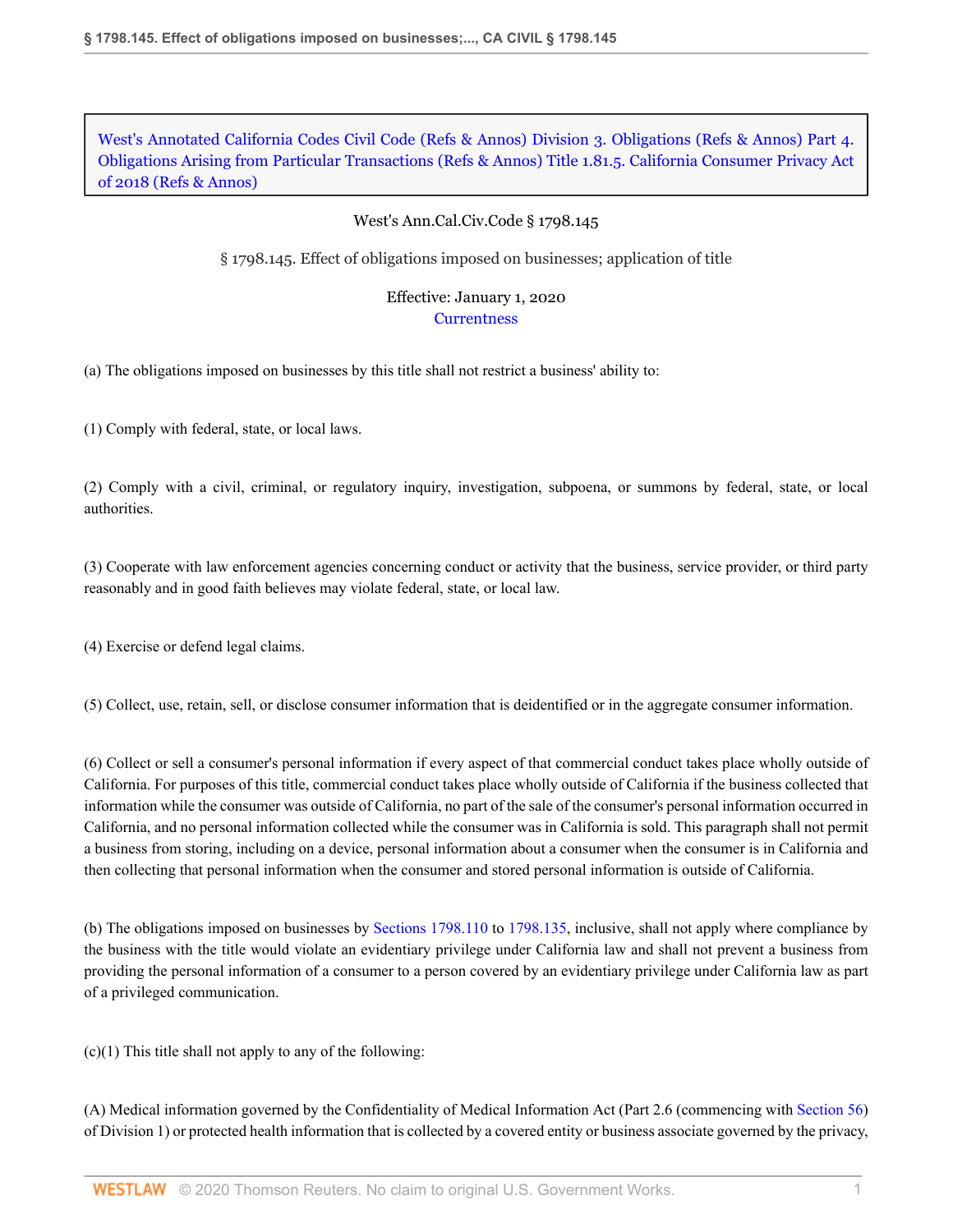<span id="page-1-0"></span>security, and breach notification rules issued by the United States Department of Health and Human Services, Parts 160 and 164 of Title 45 of the Code of Federal Regulations, established pursuant to the Health Insurance Portability and Accountability Act of 1996 ([Public Law 104-191\)](http://www.westlaw.com/Link/Document/FullText?findType=l&pubNum=1077005&cite=UUID(IBA8614B340-F5445A86C7C-6E8C563AF33)&originatingDoc=N588EA0508B8A11E8BF858682FA276FD3&refType=SL&originationContext=document&vr=3.0&rs=cblt1.0&transitionType=DocumentItem&contextData=(sc.Default))<sup>[1](#page-5-0)</sup> and the Health Information Technology for Economic and Clinical Health Act [\(Public](http://www.westlaw.com/Link/Document/FullText?findType=l&pubNum=1077005&cite=UUID(I3A292700FE-C911DD9F1FD-B027D1AEBBC)&originatingDoc=N588EA0508B8A11E8BF858682FA276FD3&refType=SL&originationContext=document&vr=3.0&rs=cblt1.0&transitionType=DocumentItem&contextData=(sc.Default)) [Law 111-5\)](http://www.westlaw.com/Link/Document/FullText?findType=l&pubNum=1077005&cite=UUID(I3A292700FE-C911DD9F1FD-B027D1AEBBC)&originatingDoc=N588EA0508B8A11E8BF858682FA276FD3&refType=SL&originationContext=document&vr=3.0&rs=cblt1.0&transitionType=DocumentItem&contextData=(sc.Default)).

(B) A provider of health care governed by the Confidentiality of Medical Information Act (Part 2.6 (commencing with [Section](http://www.westlaw.com/Link/Document/FullText?findType=L&pubNum=1000200&cite=CACIS56&originatingDoc=N588EA0508B8A11E8BF858682FA276FD3&refType=LQ&originationContext=document&vr=3.0&rs=cblt1.0&transitionType=DocumentItem&contextData=(sc.Default)) [56](http://www.westlaw.com/Link/Document/FullText?findType=L&pubNum=1000200&cite=CACIS56&originatingDoc=N588EA0508B8A11E8BF858682FA276FD3&refType=LQ&originationContext=document&vr=3.0&rs=cblt1.0&transitionType=DocumentItem&contextData=(sc.Default))) of Division 1) or a covered entity governed by the privacy, security, and breach notification rules issued by the United States Department of Health and Human Services, Parts 160 and 164 of Title 45 of the Code of Federal Regulations, established pursuant to the Health Insurance Portability and Accountability Act of 1996 ([Public Law 104-191](http://www.westlaw.com/Link/Document/FullText?findType=l&pubNum=1077005&cite=UUID(IBA8614B340-F5445A86C7C-6E8C563AF33)&originatingDoc=N588EA0508B8A11E8BF858682FA276FD3&refType=SL&originationContext=document&vr=3.0&rs=cblt1.0&transitionType=DocumentItem&contextData=(sc.Default))), to the extent the provider or covered entity maintains patient information in the same manner as medical information or protected health information as described in subparagraph (A) of this section.

(C) Information collected as part of a clinical trial subject to the Federal Policy for the Protection of Human Subjects, also known as the Common Rule, pursuant to good clinical practice guidelines issued by the International Council for Harmonisation or pursuant to human subject protection requirements of the United States Food and Drug Administration.

(2) For purposes of this subdivision, the definitions of "medical information" and "provider of health care" in [Section 56.05](http://www.westlaw.com/Link/Document/FullText?findType=L&pubNum=1000200&cite=CACIS56.05&originatingDoc=N588EA0508B8A11E8BF858682FA276FD3&refType=LQ&originationContext=document&vr=3.0&rs=cblt1.0&transitionType=DocumentItem&contextData=(sc.Default)) shall apply and the definitions of "business associate," "covered entity," and "protected health information" in [Section 160.103](http://www.westlaw.com/Link/Document/FullText?findType=L&pubNum=1000547&cite=45CFRS160.103&originatingDoc=N588EA0508B8A11E8BF858682FA276FD3&refType=LQ&originationContext=document&vr=3.0&rs=cblt1.0&transitionType=DocumentItem&contextData=(sc.Default)) [of Title 45 of the Code of Federal Regulations](http://www.westlaw.com/Link/Document/FullText?findType=L&pubNum=1000547&cite=45CFRS160.103&originatingDoc=N588EA0508B8A11E8BF858682FA276FD3&refType=LQ&originationContext=document&vr=3.0&rs=cblt1.0&transitionType=DocumentItem&contextData=(sc.Default)) shall apply.

(d)(1) This title shall not apply to an activity involving the collection, maintenance, disclosure, sale, communication, or use of any personal information bearing on a consumer's credit worthiness, credit standing, credit capacity, character, general reputation, personal characteristics, or mode of living by a consumer reporting agency, as defined in [subdivision \(f\) of Section](http://www.westlaw.com/Link/Document/FullText?findType=L&pubNum=1000546&cite=15USCAS1681A&originatingDoc=N588EA0508B8A11E8BF858682FA276FD3&refType=SP&originationContext=document&vr=3.0&rs=cblt1.0&transitionType=DocumentItem&contextData=(sc.Default)#co_pp_ae0d0000c5150) [1681a of Title 15 of the United States Code,](http://www.westlaw.com/Link/Document/FullText?findType=L&pubNum=1000546&cite=15USCAS1681A&originatingDoc=N588EA0508B8A11E8BF858682FA276FD3&refType=SP&originationContext=document&vr=3.0&rs=cblt1.0&transitionType=DocumentItem&contextData=(sc.Default)#co_pp_ae0d0000c5150) by a furnisher of information, as set forth in [Section 1681s-2 of Title 15 of the United](http://www.westlaw.com/Link/Document/FullText?findType=L&pubNum=1000546&cite=15USCAS1681S-2&originatingDoc=N588EA0508B8A11E8BF858682FA276FD3&refType=LQ&originationContext=document&vr=3.0&rs=cblt1.0&transitionType=DocumentItem&contextData=(sc.Default)) [States Code](http://www.westlaw.com/Link/Document/FullText?findType=L&pubNum=1000546&cite=15USCAS1681S-2&originatingDoc=N588EA0508B8A11E8BF858682FA276FD3&refType=LQ&originationContext=document&vr=3.0&rs=cblt1.0&transitionType=DocumentItem&contextData=(sc.Default)), who provides information for use in a consumer report, as defined in [subdivision \(d\) of Section 1681a of Title 15](http://www.westlaw.com/Link/Document/FullText?findType=L&pubNum=1000546&cite=15USCAS1681A&originatingDoc=N588EA0508B8A11E8BF858682FA276FD3&refType=SP&originationContext=document&vr=3.0&rs=cblt1.0&transitionType=DocumentItem&contextData=(sc.Default)#co_pp_5ba1000067d06) [of the United States Code](http://www.westlaw.com/Link/Document/FullText?findType=L&pubNum=1000546&cite=15USCAS1681A&originatingDoc=N588EA0508B8A11E8BF858682FA276FD3&refType=SP&originationContext=document&vr=3.0&rs=cblt1.0&transitionType=DocumentItem&contextData=(sc.Default)#co_pp_5ba1000067d06), and by a user of a consumer report as set forth in [Section 1681b of Title 15 of the United States Code.](http://www.westlaw.com/Link/Document/FullText?findType=L&pubNum=1000546&cite=15USCAS1681B&originatingDoc=N588EA0508B8A11E8BF858682FA276FD3&refType=LQ&originationContext=document&vr=3.0&rs=cblt1.0&transitionType=DocumentItem&contextData=(sc.Default))

(2) Paragraph (1) shall apply only to the extent that such activity involving the collection, maintenance, disclosure, sale, communication, or use of such information by that agency, furnisher, or user is subject to regulation under the Fair Credit Reporting Act, [section 1681 et seq., Title 15 of the United States Code](http://www.westlaw.com/Link/Document/FullText?findType=L&pubNum=1000546&cite=15USCAS1681&originatingDoc=N588EA0508B8A11E8BF858682FA276FD3&refType=LQ&originationContext=document&vr=3.0&rs=cblt1.0&transitionType=DocumentItem&contextData=(sc.Default)) and the information is not used, communicated, disclosed, or sold except as authorized by the Fair Credit Reporting Act.

(3) This subdivision shall not apply to [Section 1798.150.](http://www.westlaw.com/Link/Document/FullText?findType=L&pubNum=1000200&cite=CACIS1798.150&originatingDoc=N588EA0508B8A11E8BF858682FA276FD3&refType=LQ&originationContext=document&vr=3.0&rs=cblt1.0&transitionType=DocumentItem&contextData=(sc.Default))

(e) This title shall not apply to personal information collected, processed, sold, or disclosed pursuant to the federal Gramm-Leach-Bliley Act [\(Public Law 106-102](http://www.westlaw.com/Link/Document/FullText?findType=l&pubNum=1077005&cite=UUID(I8D5522DE14-49430CBE3CA-C4630DE8B6B)&originatingDoc=N588EA0508B8A11E8BF858682FA276FD3&refType=SL&originationContext=document&vr=3.0&rs=cblt1.0&transitionType=DocumentItem&contextData=(sc.Default))), and implementing regulations, or the California Financial Information Privacy Act (Division 1.4 (commencing with [Section 4050\) of the Financial Code\)](http://www.westlaw.com/Link/Document/FullText?findType=L&pubNum=1000208&cite=CAFIS4050&originatingDoc=N588EA0508B8A11E8BF858682FA276FD3&refType=LQ&originationContext=document&vr=3.0&rs=cblt1.0&transitionType=DocumentItem&contextData=(sc.Default)). This subdivision shall not apply to [Section 1798.150](http://www.westlaw.com/Link/Document/FullText?findType=L&pubNum=1000200&cite=CACIS1798.150&originatingDoc=N588EA0508B8A11E8BF858682FA276FD3&refType=LQ&originationContext=document&vr=3.0&rs=cblt1.0&transitionType=DocumentItem&contextData=(sc.Default)).

(f) This title shall not apply to personal information collected, processed, sold, or disclosed pursuant to the Driver's Privacy Protection Act of 1994 [\(18 U.S.C. Sec. 2721 et seq.\)](http://www.westlaw.com/Link/Document/FullText?findType=L&pubNum=1000546&cite=18USCAS2721&originatingDoc=N588EA0508B8A11E8BF858682FA276FD3&refType=LQ&originationContext=document&vr=3.0&rs=cblt1.0&transitionType=DocumentItem&contextData=(sc.Default)). This subdivision shall not apply to [Section 1798.150](http://www.westlaw.com/Link/Document/FullText?findType=L&pubNum=1000200&cite=CACIS1798.150&originatingDoc=N588EA0508B8A11E8BF858682FA276FD3&refType=LQ&originationContext=document&vr=3.0&rs=cblt1.0&transitionType=DocumentItem&contextData=(sc.Default)).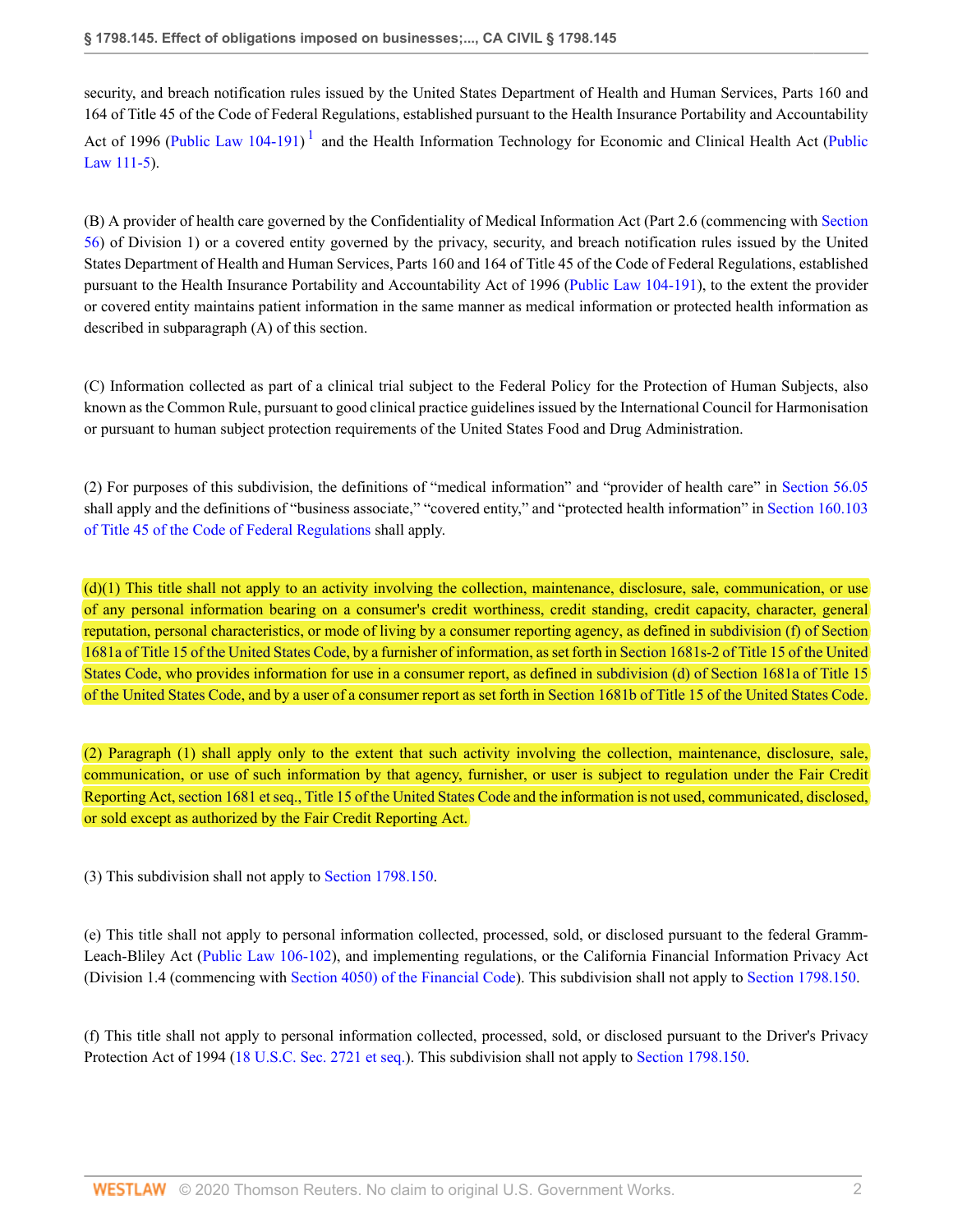(g)(1) [Section 1798.120](http://www.westlaw.com/Link/Document/FullText?findType=L&pubNum=1000200&cite=CACIS1798.120&originatingDoc=N588EA0508B8A11E8BF858682FA276FD3&refType=LQ&originationContext=document&vr=3.0&rs=cblt1.0&transitionType=DocumentItem&contextData=(sc.Default)) shall not apply to vehicle information or ownership information retained or shared between a new motor vehicle dealer, as defined in [Section 426 of the Vehicle Code](http://www.westlaw.com/Link/Document/FullText?findType=L&pubNum=1000225&cite=CAVES426&originatingDoc=N588EA0508B8A11E8BF858682FA276FD3&refType=LQ&originationContext=document&vr=3.0&rs=cblt1.0&transitionType=DocumentItem&contextData=(sc.Default)), and the vehicle's manufacturer, as defined in [Section 672 of the](http://www.westlaw.com/Link/Document/FullText?findType=L&pubNum=1000225&cite=CAVES672&originatingDoc=N588EA0508B8A11E8BF858682FA276FD3&refType=LQ&originationContext=document&vr=3.0&rs=cblt1.0&transitionType=DocumentItem&contextData=(sc.Default)) [Vehicle Code](http://www.westlaw.com/Link/Document/FullText?findType=L&pubNum=1000225&cite=CAVES672&originatingDoc=N588EA0508B8A11E8BF858682FA276FD3&refType=LQ&originationContext=document&vr=3.0&rs=cblt1.0&transitionType=DocumentItem&contextData=(sc.Default)), if the vehicle or ownership information is shared for the purpose of effectuating, or in anticipation of effectuating, a vehicle repair covered by a vehicle warranty or a recall conducted pursuant to [Sections 30118](http://www.westlaw.com/Link/Document/FullText?findType=L&pubNum=1000546&cite=49USCAS30118&originatingDoc=N588EA0508B8A11E8BF858682FA276FD3&refType=LQ&originationContext=document&vr=3.0&rs=cblt1.0&transitionType=DocumentItem&contextData=(sc.Default)) to [30120, inclusive, of Title 49 of](http://www.westlaw.com/Link/Document/FullText?findType=L&pubNum=1000546&cite=49USCAS30120&originatingDoc=N588EA0508B8A11E8BF858682FA276FD3&refType=LQ&originationContext=document&vr=3.0&rs=cblt1.0&transitionType=DocumentItem&contextData=(sc.Default)) [the United States Code,](http://www.westlaw.com/Link/Document/FullText?findType=L&pubNum=1000546&cite=49USCAS30120&originatingDoc=N588EA0508B8A11E8BF858682FA276FD3&refType=LQ&originationContext=document&vr=3.0&rs=cblt1.0&transitionType=DocumentItem&contextData=(sc.Default)) provided that the new motor vehicle dealer or vehicle manufacturer with which that vehicle information or ownership information is shared does not sell, share, or use that information for any other purpose.

(2) For purposes of this subdivision:

(A) "Vehicle information" means the vehicle information number, make, model, year, and odometer reading.

(B) "Ownership information" means the name or names of the registered owner or owners and the contact information for the owner or owners.

 $(h)(1)$  This title shall not apply to any of the following:

(A) Personal information that is collected by a business about a natural person in the course of the natural person acting as a job applicant to, an employee of, owner of, director of, officer of, medical staff member of, or contractor of that business to the extent that the natural person's personal information is collected and used by the business solely within the context of the natural person's role or former role as a job applicant to, an employee of, owner of, director of, officer of, medical staff member of, or a contractor of that business.

(B) Personal information that is collected by a business that is emergency contact information of the natural person acting as a job applicant to, an employee of, owner of, director of, officer of, medical staff member of, or contractor of that business to the extent that the personal information is collected and used solely within the context of having an emergency contact on file.

(C) Personal information that is necessary for the business to retain to administer benefits for another natural person relating to the natural person acting as a job applicant to, an employee of, owner of, director of, officer of, medical staff member of, or contractor of that business to the extent that the personal information is collected and used solely within the context of administering those benefits.

(2) For purposes of this subdivision:

(A) "Contractor" means a natural person who provides any service to a business pursuant to a written contract.

(B) "Director" means a natural person designated in the articles of incorporation as such or elected by the incorporators and natural persons designated, elected, or appointed by any other name or title to act as directors, and their successors.

(C) "Medical staff member" means a licensed physician and surgeon, dentist, or podiatrist, licensed pursuant to [Division 2](http://www.westlaw.com/Link/Document/FullText?findType=L&pubNum=1000199&cite=CABPS500&originatingDoc=N588EA0508B8A11E8BF858682FA276FD3&refType=LQ&originationContext=document&vr=3.0&rs=cblt1.0&transitionType=DocumentItem&contextData=(sc.Default)) [\(commencing with Section 500\) of the Business and Professions Code](http://www.westlaw.com/Link/Document/FullText?findType=L&pubNum=1000199&cite=CABPS500&originatingDoc=N588EA0508B8A11E8BF858682FA276FD3&refType=LQ&originationContext=document&vr=3.0&rs=cblt1.0&transitionType=DocumentItem&contextData=(sc.Default)) and a clinical psychologist as defined in [Section 1316.5](http://www.westlaw.com/Link/Document/FullText?findType=L&pubNum=1000213&cite=CAHSS1316.5&originatingDoc=N588EA0508B8A11E8BF858682FA276FD3&refType=LQ&originationContext=document&vr=3.0&rs=cblt1.0&transitionType=DocumentItem&contextData=(sc.Default)) [of the Health and Safety Code.](http://www.westlaw.com/Link/Document/FullText?findType=L&pubNum=1000213&cite=CAHSS1316.5&originatingDoc=N588EA0508B8A11E8BF858682FA276FD3&refType=LQ&originationContext=document&vr=3.0&rs=cblt1.0&transitionType=DocumentItem&contextData=(sc.Default))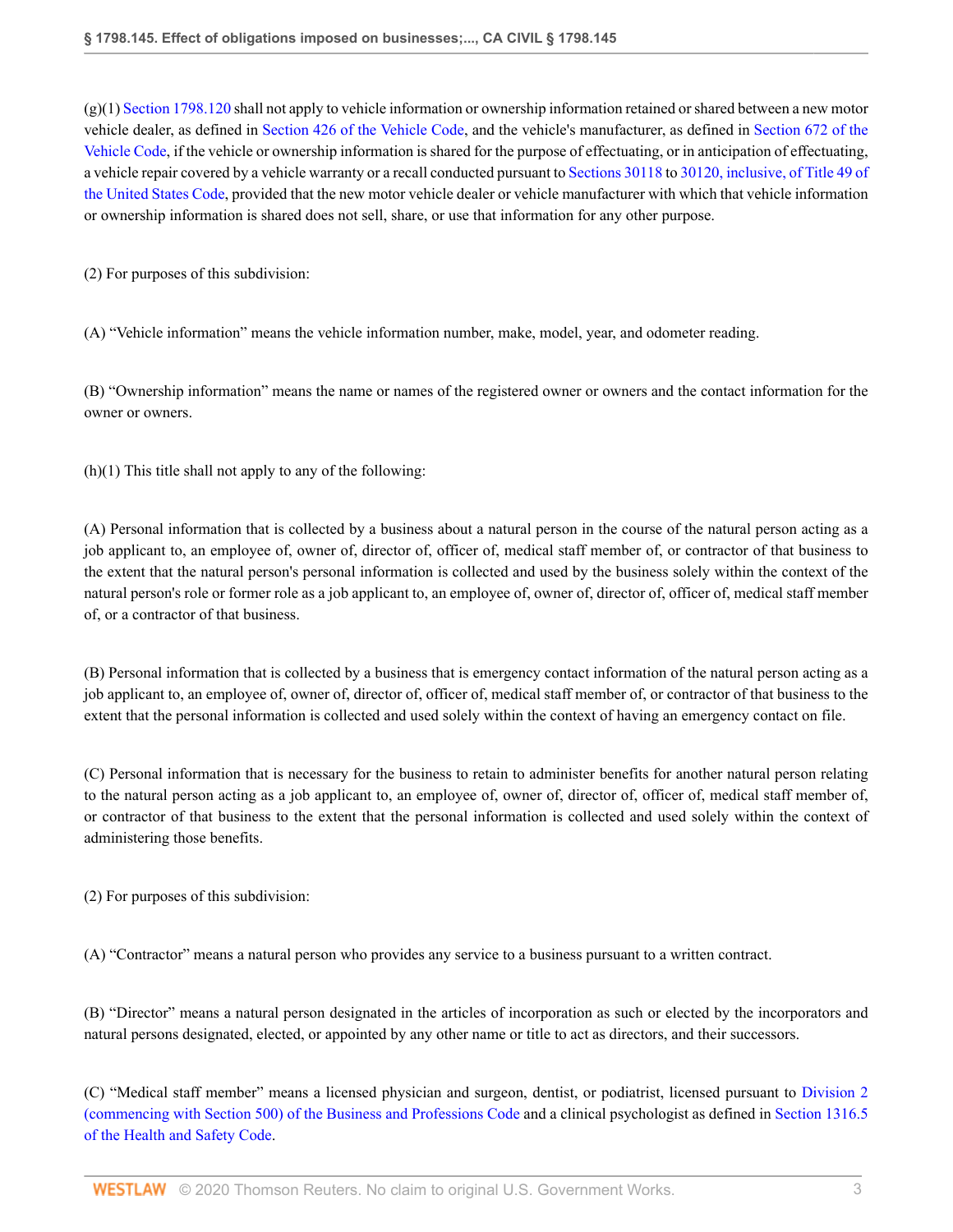(D) "Officer" means a natural person elected or appointed by the board of directors to manage the daily operations of a corporation, such as a chief executive officer, president, secretary, or treasurer.

(E) "Owner" means a natural person who meets one of the following:

(i) Has ownership of, or the power to vote, more than 50 percent of the outstanding shares of any class of voting security of a business.

(ii) Has control in any manner over the election of a majority of the directors or of individuals exercising similar functions.

(iii) Has the power to exercise a controlling influence over the management of a company.

(3) This subdivision shall not apply to [subdivision \(b\) of Section 1798.100](http://www.westlaw.com/Link/Document/FullText?findType=L&pubNum=1000200&cite=CACIS1798.100&originatingDoc=N588EA0508B8A11E8BF858682FA276FD3&refType=SP&originationContext=document&vr=3.0&rs=cblt1.0&transitionType=DocumentItem&contextData=(sc.Default)#co_pp_a83b000018c76) or [Section 1798.150](http://www.westlaw.com/Link/Document/FullText?findType=L&pubNum=1000200&cite=CACIS1798.150&originatingDoc=N588EA0508B8A11E8BF858682FA276FD3&refType=LQ&originationContext=document&vr=3.0&rs=cblt1.0&transitionType=DocumentItem&contextData=(sc.Default)).

(4) This subdivision shall become inoperative on January 1, 2021.

(i) Notwithstanding a business' obligations to respond to and honor consumer rights requests pursuant to this title:

(1) A time period for a business to respond to any verified consumer request may be extended by up to 90 additional days where necessary, taking into account the complexity and number of the requests. The business shall inform the consumer of any such extension within 45 days of receipt of the request, together with the reasons for the delay.

(2) If the business does not take action on the request of the consumer, the business shall inform the consumer, without delay and at the latest within the time period permitted of response by this section, of the reasons for not taking action and any rights the consumer may have to appeal the decision to the business.

(3) If requests from a consumer are manifestly unfounded or excessive, in particular because of their repetitive character, a business may either charge a reasonable fee, taking into account the administrative costs of providing the information or communication or taking the action requested, or refuse to act on the request and notify the consumer of the reason for refusing the request. The business shall bear the burden of demonstrating that any verified consumer request is manifestly unfounded or excessive.

(j) A business that discloses personal information to a service provider shall not be liable under this title if the service provider receiving the personal information uses it in violation of the restrictions set forth in the title, provided that, at the time of disclosing the personal information, the business does not have actual knowledge, or reason to believe, that the service provider intends to commit such a violation. A service provider shall likewise not be liable under this title for the obligations of a business for which it provides services as set forth in this title.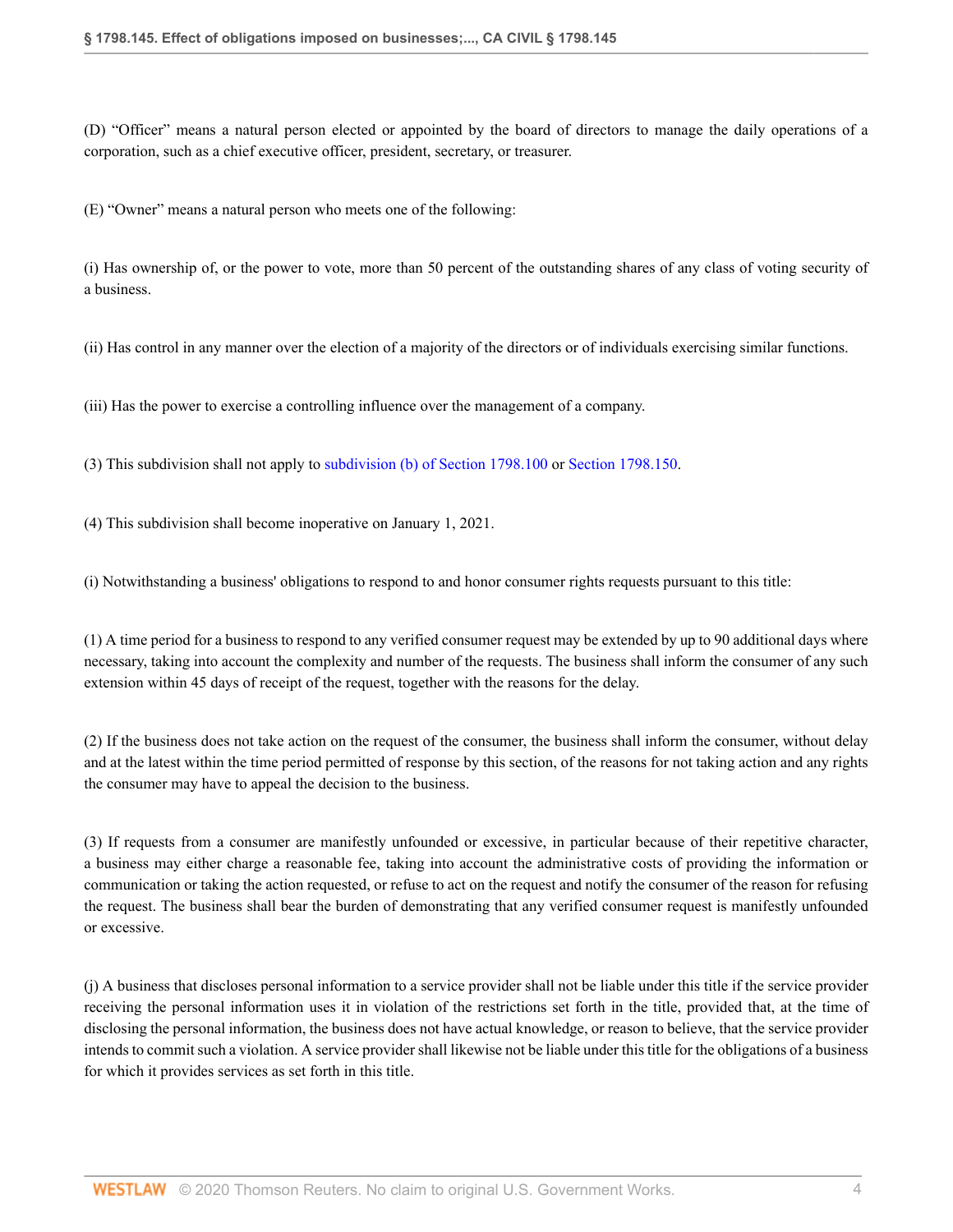(k) This title shall not be construed to require a business to collect personal information that it would not otherwise collect in the ordinary course of its business, retain personal information for longer than it would otherwise retain such information in the ordinary course of its business, or reidentify or otherwise link information that is not maintained in a manner that would be considered personal information.

(*l*) The rights afforded to consumers and the obligations imposed on the business in this title shall not adversely affect the rights and freedoms of other consumers.

(m) The rights afforded to consumers and the obligations imposed on any business under this title shall not apply to the extent that they infringe on the noncommercial activities of a person or entity described in [subdivision \(b\) of Section 2 of Article I](http://www.westlaw.com/Link/Document/FullText?findType=L&pubNum=1000203&cite=CACNART1S2&originatingDoc=N588EA0508B8A11E8BF858682FA276FD3&refType=LQ&originationContext=document&vr=3.0&rs=cblt1.0&transitionType=DocumentItem&contextData=(sc.Default)) [of the California Constitution.](http://www.westlaw.com/Link/Document/FullText?findType=L&pubNum=1000203&cite=CACNART1S2&originatingDoc=N588EA0508B8A11E8BF858682FA276FD3&refType=LQ&originationContext=document&vr=3.0&rs=cblt1.0&transitionType=DocumentItem&contextData=(sc.Default))

(n)(1) The obligations imposed on businesses by [Sections 1798.100](http://www.westlaw.com/Link/Document/FullText?findType=L&pubNum=1000200&cite=CACIS1798.100&originatingDoc=N588EA0508B8A11E8BF858682FA276FD3&refType=LQ&originationContext=document&vr=3.0&rs=cblt1.0&transitionType=DocumentItem&contextData=(sc.Default)), [1798.105](http://www.westlaw.com/Link/Document/FullText?findType=L&pubNum=1000200&cite=CACIS1798.105&originatingDoc=N588EA0508B8A11E8BF858682FA276FD3&refType=LQ&originationContext=document&vr=3.0&rs=cblt1.0&transitionType=DocumentItem&contextData=(sc.Default)), [1798.110,](http://www.westlaw.com/Link/Document/FullText?findType=L&pubNum=1000200&cite=CACIS1798.110&originatingDoc=N588EA0508B8A11E8BF858682FA276FD3&refType=LQ&originationContext=document&vr=3.0&rs=cblt1.0&transitionType=DocumentItem&contextData=(sc.Default)) [1798.115](http://www.westlaw.com/Link/Document/FullText?findType=L&pubNum=1000200&cite=CACIS1798.115&originatingDoc=N588EA0508B8A11E8BF858682FA276FD3&refType=LQ&originationContext=document&vr=3.0&rs=cblt1.0&transitionType=DocumentItem&contextData=(sc.Default)), [1798.130,](http://www.westlaw.com/Link/Document/FullText?findType=L&pubNum=1000200&cite=CACIS1798.130&originatingDoc=N588EA0508B8A11E8BF858682FA276FD3&refType=LQ&originationContext=document&vr=3.0&rs=cblt1.0&transitionType=DocumentItem&contextData=(sc.Default)) and [1798.135](http://www.westlaw.com/Link/Document/FullText?findType=L&pubNum=1000200&cite=CACIS1798.135&originatingDoc=N588EA0508B8A11E8BF858682FA276FD3&refType=LQ&originationContext=document&vr=3.0&rs=cblt1.0&transitionType=DocumentItem&contextData=(sc.Default)) shall not apply to personal information reflecting a written or verbal communication or a transaction between the business and the consumer, where the consumer is a natural person who is acting as an employee, owner, director, officer, or contractor of a company, partnership, sole proprietorship, non-profit, or government agency and whose communications or transaction with the business occur solely within the context of the business conducting due diligence regarding, or providing or receiving a product or service to or from such company, partnership, sole proprietorship, non-profit, or government agency.

(2) For purposes of this subdivision:

(A) "Contractor" means a natural person who provides any service to a business pursuant to a written contract.

(B) "Director" means a natural person designated in the articles of incorporation as such or elected by the incorporators and natural persons designated, elected, or appointed by any other name or title to act as directors, and their successors.

(C) "Officer" means a natural person elected or appointed by the board of directors to manage the daily operations of a corporation, such as a chief executive officer, president, secretary, or treasurer.

(D) "Owner" means a natural person who meets one of the following:

(i) Has ownership of, or the power to vote, more than 50 percent of the outstanding shares of any class of voting security of a business.

(ii) Has control in any manner over the election of a majority of the directors or of individuals exercising similar functions.

(iii) Has the power to exercise a controlling influence over the management of a company.

(3) This subdivision shall become inoperative on January 1, 2021.